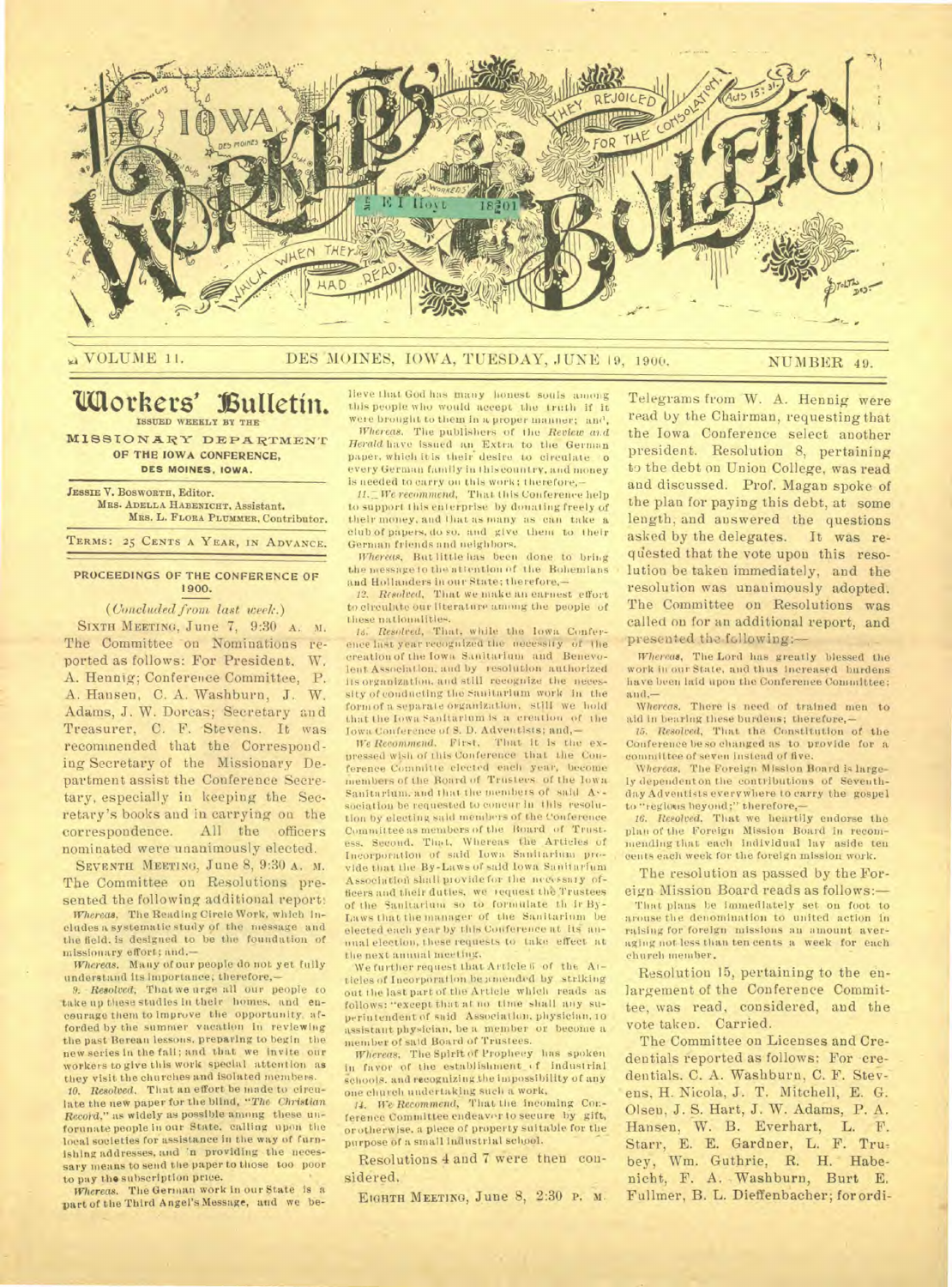194 THE WORKERS' BULLETIN.

nation and credentials, N. C. Bergersen; for ministerial license, F. L. Moody, Henry Johnson, W. M. Adams, P. P. Adams, U. P. Long, C. T. Adams, Thos. Jeys, Elmer H. Adams, W. E. Frederick, Chas. Pelmulder, J. 0. Beard, C. A. Hansen, N. L. Mc-Clintock, C. W. Neal, Geo. Ebel, N. M. Jorgensen, J. W. Dorcas, Carl Jensen, Wm. Johnson, Chas. Heald, G. R. Hawkins, P. L. Hoen; for missionary license, Mollie Long, Mrs. G. R. Hawkins, Mrs. Bertha Jorgensen, Minnie Beaman, Mrs. Carl Jensen, Peter Lindahl, Lewis Johnson, Geo. Larson, W. L. Manful], T. S. Jackson, J. H. Wierts, John Anderson, Andrew Johnson, H. Rorholm, H. L. Sten berg, A. J. Idea, C. E. Graham, May Chitty, Nellie Knapp, Lizzie Neal, Mrs. Jessie L. Adams, Callie Charlton, Mrs. Flora V. Dorcas, Lizzie Carter, A. Helen Wilcox, Mrs. Linnie Clemens, Mamie Beaman. The following names were favorably recommended to the Conference Committee, to use as canvassers, or in other work as they see fit, without expense to the Conference: H. B. Tilden, Mrs. H. B. Tilden, Arthur McClintock, A. W. H. Millard, Maggie Young, Arthur French, Harry Weber, John Weber, Paul Curtis, V. B. Watts, F. M. Corbaley, Calvin Starr, 0. M. Kittle. The report was adopted unanimously.

NINTH MEETING, June 8, 6:15 P. M. The Committee on Nominations made an additional report, but no action was taken upon it. It was moved and seconded that E. E. Gardner be chosen as a member of the Conference Committee. Carried. Motion was made to elect L. F. Starr a member of the Conference Committee. Carried. A motion was then made to ask the General Conference to supply a laborer to take the presidency of the Iowa Conference, the same to be chosen from outside the State. Carried.

TENTH MEETING, June 9, 9:00 P. M. Resolutions 9, 10, 11, and 12 were read and discussed. During the discussion of resolution 13, Conference adjourned.

ELEVENTH MEETING, June 10, 9:30 A. M. A call was made for the reading of the Articles of Incorporation of the Iowa Sanitarium and Benevolent Association, and the Articles were read by the Secretary.

The following motion was made and seconded:—

Resolved, That the Constitution of the Iowa Conference be so changed as to provide for a Vice-President, who shall be one of the seven members of the Conference Committee.

The resolution carried. A motion was made that E. E. Gardner be chosen as Vice-President of the Conference. An amendment was offered substituting the name of P. A. Hansen for that of E. E. Gardner. The amendment was lost, and the original question carried. It was moved and seconded that the vote be made unanimous. Carried. Resolution 16 was discussed by Brethren Hoopes, Morrison, Gosmer, Magau, and Others. A collection for the foreign work was then taken, and \$84.61 received. The vote was then taken upon all resolutions not yetacted upon, and all carried. The report of the Conference Treasurer was then read, as follows:—

RECEIPTS. Tithe on hand last report .......... \$ 195.52 S. D. A. Ass'n funds on hand...... 43.50

| Total cash on hand                                                                                              |        | 3242.02      |
|-----------------------------------------------------------------------------------------------------------------|--------|--------------|
| Tithe rec'd dur'g year, charches, \$25,991.34                                                                   |        |              |
| w individuals. 1,803.75                                                                                         |        |              |
| Total tithe rec'd during year.                                                                                  |        | \$27,795.09  |
| Sales and Collections:-                                                                                         |        |              |
|                                                                                                                 | 127.50 |              |
| $14.1 - 1$<br>Conf. acct.                                                                                       | 183.80 |              |
| Total sales and collections                                                                                     |        | 311.30       |
| Total                                                                                                           |        | #28.348.41   |
| <b>DISBURSEMENTS.</b>                                                                                           |        |              |
| Paid titlig to Gen. Conference \$2,750.63                                                                       |        |              |
| H.<br>for labor and expenses24,703.87                                                                           |        |              |
| $\mathbf{a}$                                                                                                    |        |              |
|                                                                                                                 |        | $*27.783.12$ |
|                                                                                                                 |        |              |
| the contract of the contract of the contract of the contract of the contract of the contract of the contract of |        |              |

Ass'n fund ... ........ 171.10

Total cash on hand to balance \$ 565.29 \$28.348.41

The report of the committee appointed to audit the books of the Conference Treasurer and of the Missionary Department, reported that the books were correctly kept, and also presented the following recommendation:—

Whereas. In the examination of the many accounts of the Missionary Department of the Iowa Conference. we find that many of the local societies, also those In the employ of the Conference. have accounts due said Department. and some of these accounts have been standing a long time: therefore.-

We *recommend,* That a special effort be made by said parties to cancel their indebtedness during the present year.

The report was adopted.

The Committee on Nominations made the following additional report: For Secretary and Treasurer of the Missionary Department of the Conference, Jessie V. Bosworth; Assistant, Carl W. Larson; Corresponding Secretary, Della Wallace; State Agent, W. L. Manfull. A request was read from the Moravia church asking that their name be changed to that of Darbyville. The request was granted by vote. Moved

to grant a hearty vote of thanks to the owner of these grounds, for their use during our camp-meeting, and for other favors so kindly granted, and that a copy of this resolution be forwarded to theowner of the grounds, Mr. Dan Mc-Carthy. Carried by a rising vote. The minutes of the last meeting were read and approved, and Conference adjourned *sine die.* 

J. H. MORRISON, *Chairman.*  MRS. L. FLORA PLUMMER, *See.* 

### $\frac{1}{2}$ DISTRIBUTION OF LABOR.

IN planning for future work in our State the Conference Committee recommend the following arrangements for tent labor:—

Thos. Jeys, C. T. Adams, Arthur McClintock and wife, Sibley, Osceola county.

C. A. Washburn, Frank A. Washburn, Harry Weber, John Weber, Crawfordville and Ainsworth, Wishington county.

Wm. Guthrie, W. E. Frederick, Wm. Johnson, Guthrie Center and Yale, Guthrie county.

E. G. Olsen, Geo. A. Larson, Arthur French, Griswold, Cass county, and Grant, Montgomery county.

J. S. Hart, E. H. Adams, Andrew Johnson and wife, Grand Junction, Greene county.

C. F. Stevens, Park P. Adams, C. A. Hansen and wife, Calvin Starr, Malvern, Mills county.

B. L. Dieffenbacher, Henry Johnson and wife, Missouri Valley.

W. M. Adams, R. H. Habenicht and wife, Anna Wilson, Mamie Beaman, Ottumwa.

W. B. Everhart, G. R. Hawkins and wife, Maggie Young, to choose field in southern part of State.

L. F. Trubey, C. E. Graham, A. W. H. Millard, Mary Buhalts, J. H. Wierts (German work), Charles City and Floyd, Floyd county.

N. C. Bergersen, Lewis Johnson, P. L. Hoen, Story county.

C. W. Neal, F. L. Moody, Charles Heald, V. B. Watt and wife, Weldon, Decatur county, and Confidence, Wayne county, or Liberty Center, Warren county.

B. E. Fullmer, U. P. Long, A. J. Ideu, Columbus City and Grandview, Louisa county.

Other workers will be located as follows:—

Carl Jensen, Eva Jensen, Lizzie Carter, Ft. Madison; J. W. Dorcas, J. C. Clemens, Henry Rorholm, Martha Lenz, Sioux City; N. M.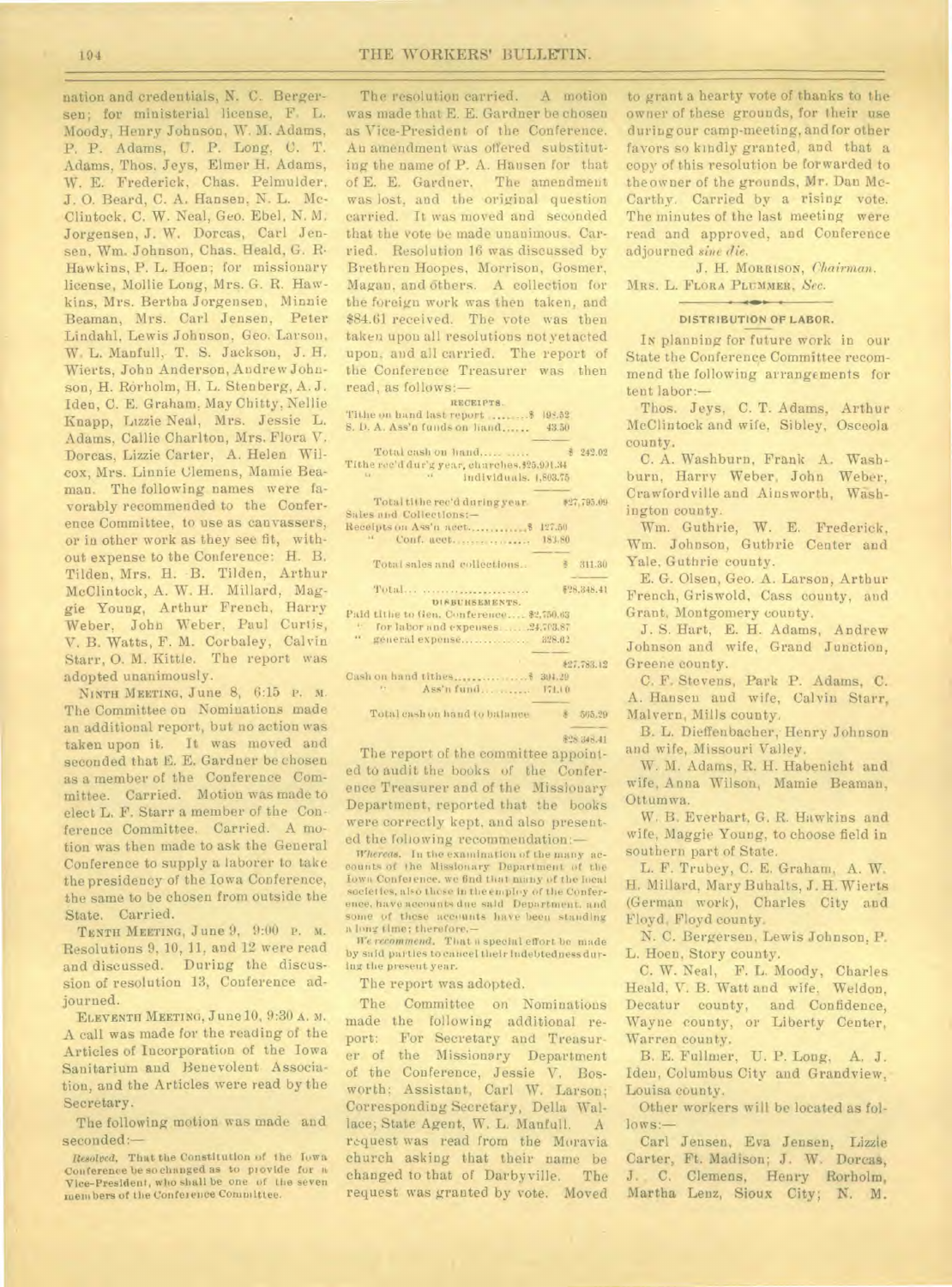Jorgensen, Mrs. Bertha Jorgensen, H. L. Stenberg, Clinton; NellieKnapp, Keokuk; J. 0. Beard, Creston; H. Nicola, to work among the churches and isolated members as the way may open; Henry Eide, to engage in missionary work among the Scandinavians at Des Moines and vicinity; Callie Charlton, to engage in Bible work at Pilot Mound; P. A. Hansen, to have -charge of the Scandinavian work throughout the State; C. F. Stevens, to visit churches in the western part of the State, as his time will permit; J. W. Adams, to act as chaplain at the Sanitarium and assist in pastoral labor; L. F. Starr, to labor among the churches as his strength will permit; Peter Lindahl, to engage in Bible work among the Scandinavians in Story county. C. Pelmulder and N. L. McClintock were not at liberty to enter work at present, on account of home duties.

The Committee further recommend, That Mrs. Nettie Shaw continue to assist in the Office of the Missionary Department of the Iowa Conference; and appoint Jessie V: Bosworth as editor of the WORKERS' BULLETIN; Mrs .L. Flora Plummer, editorial contributor; and W. E. Perrin, compositor, to assist in editorial work.

## THE BOOK WORK.

| CANVASSING REPORT FOR WEEK<br><b>ENDING JUNE 8, 1900.</b> |                            |        |                |  |
|-----------------------------------------------------------|----------------------------|--------|----------------|--|
|                                                           | Hrs. Ord. Val. Helps.      |        |                |  |
| THE COMING KING.                                          |                            |        |                |  |
| Mrs. C. E. Vosburg 7                                      | $\frac{3}{2}$              | \$3.00 | 8.75           |  |
|                                                           |                            | 4.00   | 1.50           |  |
| Karl Bauer  44 11                                         |                            | 11.00  | .75            |  |
|                                                           |                            | 4.00   | 3.75           |  |
| DEAIRS OF AGES AND COMING KING.                           |                            |        |                |  |
|                                                           | 15                         | 834.00 | <b>\$8.80</b>  |  |
| DESIRE OF AGES.                                           |                            |        |                |  |
| Pearl D. Bascom 35 9 833.75                               |                            |        | \$1.50         |  |
| Harriet C. Fuller  4 1 2.50                               |                            |        | .25            |  |
| PROPHECIES OF JESUS.                                      |                            |        |                |  |
| $C. E. Voshurg$ $38$                                      | $3\quad 85.25$             |        | 83.45          |  |
| DELIVERIES.                                               |                            |        |                |  |
|                                                           | Books. Value. Helps. Lost. |        |                |  |
| Orton Markel  1 \$3.50                                    |                            |        |                |  |
| O. N. Conklin,  4 4.00                                    |                            |        |                |  |
| Carrie Wallace 4 4.00                                     |                            | 85.75  | $\overline{2}$ |  |
| SUMMARY.                                                  |                            |        |                |  |
|                                                           |                            |        | 8              |  |
|                                                           |                            |        | 50             |  |
| Value of "                                                |                            |        |                |  |
|                                                           |                            |        |                |  |
|                                                           |                            |        |                |  |
|                                                           |                            |        |                |  |

"WORK in simplicity, and *the Lord will work with the canvasser.* The Holy .Spirit will impress minds just as he impresses the minds of those who listen to the words of God's delegated ministers, who preach his word. *The same ministry of the holy angels* attends the one who gives himself to canvassing for books for the educating of the people as to what is truth."

# THE SABBATH-SCHOOL.

CONDUCTED BY MRS. JESSIE L. ADAMS.

#### **PROCEEDINGS OF THE IOWA SABBATH-SCHOOL ASSOCIATION.**

**THE** twenty-third annual session of the Iowa Sabbath-school Association convened on the camp-ground at Ames, Iowa, June 4,1900. The meeting was opened with song, after which Eld. Wm. Guthrie lead in prayer. The Secretary read a report of meetings held the preceding year, also a statistical and financial report of the Association. The President then spoke of the statistical part of the report compared with that of other Associations. It showed a greater number of schools than in any other State, and several hundred more members than in the whole European field,-only one State, Michigan, having a greater membership. She also spoke of the work done by the Association during the past year. Sixteen weeks were spent by the officers in the field, and one hundred and sixty-one meetings held. Two convention programs were sent out, and the reports from the schools show increased interest and better work done than ever before. Letters were sent to the superintendents, giving suggestions and questions for teachers' meetings, and the appreciative letters received show that they have been a help to the schools. A New Year's letter and greeting was sent to all the younger members, with the motto, "Study to show thyself approved;" and many promised to take the motto and follow it out the present year. Invitation cards were sent to the schools for house-to-house work. Following these remarks by the President, there was some discussion in regard to difficulties met in this work of inviting others to the school. Different plans for the work were suggested, and words of encouragement given. Questions were asked and answered, and a good interest was shown.

On motion the Chair appointed the usual committees. This was done by appointing as a Nominating Committee the committee already selected by the delegates for nominating Conference officers: E. E. Gardner, H. Nicola, C. A. Washburn, Wm. Guthrie, J. W. Adams; Committee on Resolutions, Mrs. Flora V. Dorcas, E. G. Olsen, C. T. Adams, Mrs. Florence Percival, A. Helen Wilcox.

The second meeting of the Associa-

tion was called to order June 8, 1900, and opened with song, followed by the reading of minutes of the last meeting. The Committee on Resolutions brought in their report, which was as follows:-

*Whereas.* The Spirit of God has spoken in regard to the importance of the daily study of the Sabbath-school lesson; therefore,-

1. We recommend, That special effort be made by Conference laborers and officers of schools. to encourage such study in each home.

*Whereas,* The present plan of supplying our schools with the *Sabbath-School Worker* is generally approved; therefore,-

Ire recommend, That the plan be continued another year. and that all our schools be encouraged to supply officers and teachers with the *same.* 

*Whereas,* The helps sent to the superintendents, to increase the interest in teachers' meetings and to encourage a more thorough study of the Worker, have been appreciated; therefore,

*3. We reeommend,* That one-tenth of the total contributions of the Sabbath-schools be set aside for the support of the State Association, to be used in purchasing necessary supplies and to pay the traveling expenses of the State officers when traveling in the interest of Sabbath-school<br>work.

Whereas, Sabbath-school conventions have been a means blest of God for the reviving and upbuilding of the Sabbath-schools in our State; therefore,-

*4. We recommend,* That they be continued, and that special care be taken to confine the program to the principles of Sabbath-school work; and, that when possible Conference laborers assist in these conventions.

Whereas, A good work has been done in gleaning from the Testimonies, instruction with reference to Sabbath-school work; therefore,-

5. We recommend, That. our Sabbath-school superintendents supply themselves with the volume entitled "Testimonies on Sabbathschool Work."

These were considered separately, voted upon, and carried. Each recommendation was quite fully discussed, especially the one recommending the using of only one-tenth for the work of the Association. Many of the delegates expressed themselves in favor of the resolution, and the general feeling, as expressed, was that officers of the Association were really Conference workers, and should be paid as such.

The report of the Nominating Committee read as follows: For President, Mrs. Jessie L. Adams; Vice-President, Eld. E. G. Olsen; Secretary, A. Helen Wilcox. These names were considered singly, and the officers elected according to the report.

MRS. **JESSIE** L. ADAMS, *Pres.*  **MRS. FLORA** V. DORCAS, *Sec.* 

" WE want teachers who can *teach,*  not merely those who can hear recitations; teachers who will consider and study each child individually, not treat him as a part of a bothersome **whole."** 

LOVE is never lost. If not reciprocated, it will flow back and soften and purify the heart. - *Irving*.